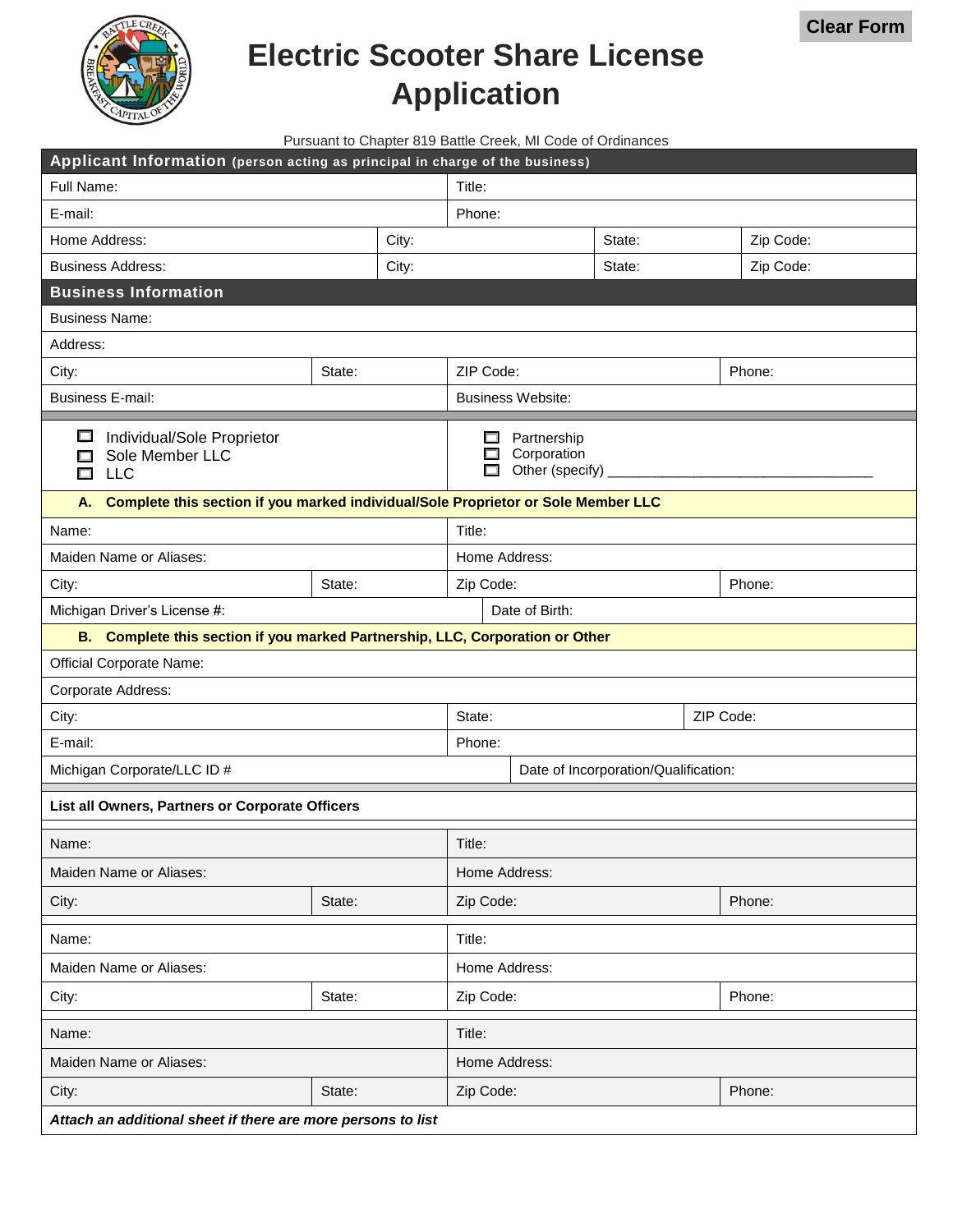| <b>Public Contact Information for Complaints or Reports</b>                                                        |                      |                |  |  |
|--------------------------------------------------------------------------------------------------------------------|----------------------|----------------|--|--|
| Phone:                                                                                                             | E-mail:              | Website:       |  |  |
| <b>Electric Scooter Unit Information</b>                                                                           |                      |                |  |  |
| <b>Total Number of Units:</b>                                                                                      |                      |                |  |  |
| Assigned Unit Number:                                                                                              | Model Number:        | Serial Number: |  |  |
| Body Style:                                                                                                        | Brand:               | Color:         |  |  |
| Assigned Unit Number:                                                                                              | Model Number:        | Serial Number: |  |  |
| Body Style:                                                                                                        | Brand:               | Color:         |  |  |
| Assigned Unit Number:                                                                                              | Model Number:        | Serial Number: |  |  |
| <b>Body Style:</b>                                                                                                 | Brand:               | Color:         |  |  |
| Assigned Unit Number:                                                                                              | Model Number:        | Serial Number: |  |  |
| Body Style:                                                                                                        | Brand:               | Color:         |  |  |
| Assigned Unit Number:                                                                                              | Model Number:        | Serial Number: |  |  |
| Body Style:                                                                                                        | Brand:               | Color:         |  |  |
| Assigned Unit Number:                                                                                              | Model Number:        | Serial Number: |  |  |
| Body Style:                                                                                                        | Brand:               | Color:         |  |  |
| Assigned Unit Number:                                                                                              | <b>Model Number:</b> | Serial Number: |  |  |
| Body Style:                                                                                                        | Brand:               | Color:         |  |  |
| Assigned Unit Number:                                                                                              | Model Number:        | Serial Number: |  |  |
| Body Style:                                                                                                        | Brand:               | Color:         |  |  |
| <b>Assigned Unit Number:</b>                                                                                       | <b>Model Number:</b> | Serial Number: |  |  |
| Body Style:                                                                                                        | Brand:               | Color:         |  |  |
| Assigned Unit Number:                                                                                              | Model Number:        | Serial Number: |  |  |
| Body Style:                                                                                                        | Brand:               | Color:         |  |  |
| <b>Assigned Unit Number:</b>                                                                                       | <b>Model Number:</b> | Serial Number: |  |  |
| Body Style:                                                                                                        | Brand:               | Color:         |  |  |
| Assigned Unit Number:                                                                                              | Model Number:        | Serial Number: |  |  |
| Body Style:                                                                                                        | Brand:               | Color:         |  |  |
| Assigned Unit Number:                                                                                              | Model Number:        | Serial Number: |  |  |
| Body Style:                                                                                                        | Brand:               | Color:         |  |  |
| Assigned Unit Number:                                                                                              | Model Number:        | Serial Number: |  |  |
| Body Style:                                                                                                        | Brand:               | Color:         |  |  |
| <b>Assigned Unit Number:</b>                                                                                       | Model Number:        | Serial Number: |  |  |
| Body Style:                                                                                                        | Brand:               | Color:         |  |  |
| Assigned Unit Number:                                                                                              | Model Number:        | Serial Number: |  |  |
| Body Style:                                                                                                        | Brand:               | Color:         |  |  |
| Assigned Unit Number:                                                                                              | Model Number:        | Serial Number: |  |  |
| Body Style:                                                                                                        | Brand:               | Color:         |  |  |
| Assigned Unit Number:                                                                                              | Model Number:        | Serial Number: |  |  |
| Body Style:                                                                                                        | Brand:               | Color:         |  |  |
| Assigned Unit Number:                                                                                              | Model Number:        | Serial Number: |  |  |
| Body Style:                                                                                                        | Brand:               | Color:         |  |  |
| Assigned Unit Number:                                                                                              | Model Number:        | Serial Number: |  |  |
| Body Style:                                                                                                        | Brand:               | Color:         |  |  |
| Attach an additional sheet if there are more scooters to list OR provide the City with a Unit Inventory List in an |                      |                |  |  |

*electronic spreadsheet*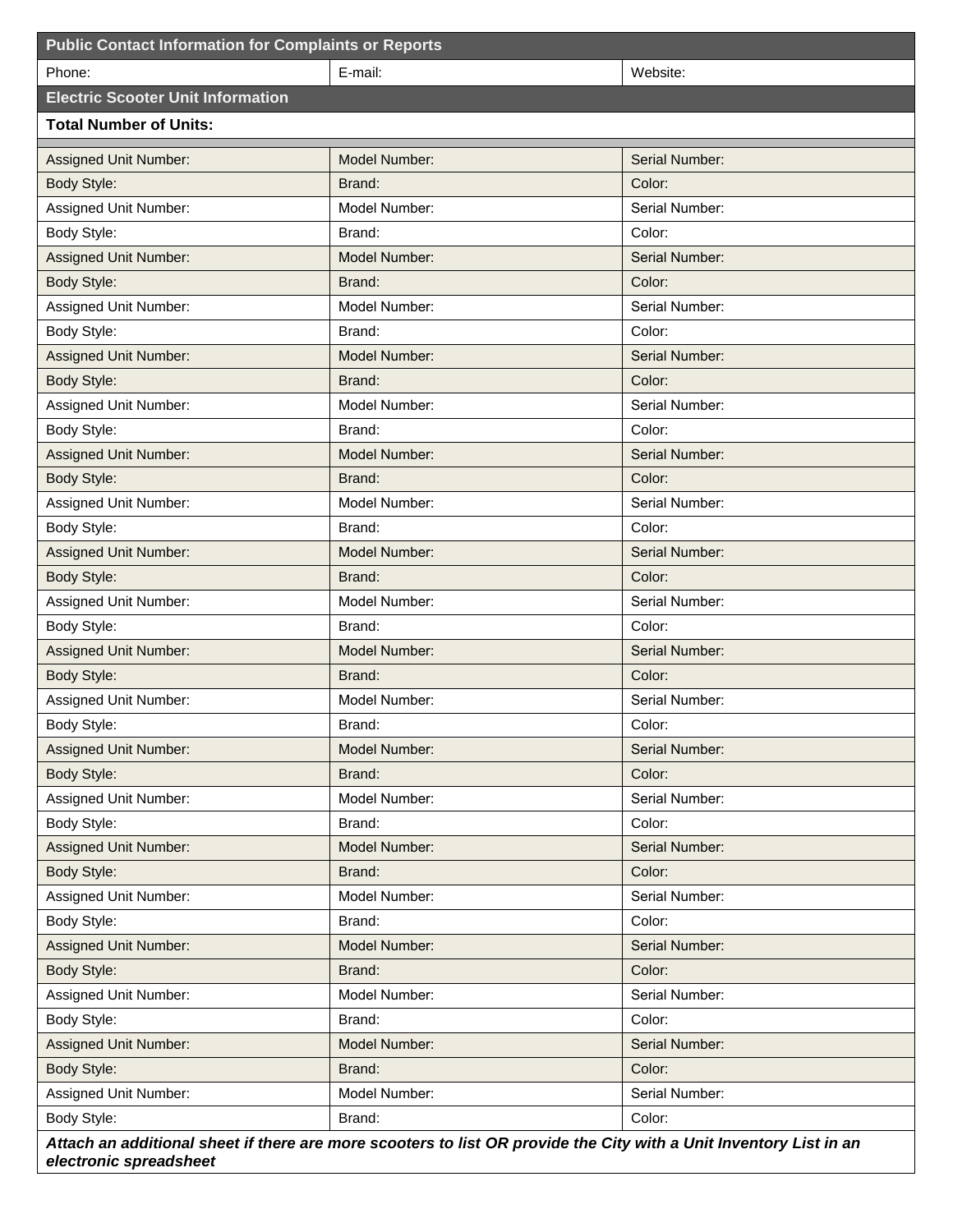| <b>Additional Documents Required</b>                                                                                                                                                                                                                                                                                                                                                                                                                                                                                                                                                                                                                                                                                                                                                                                                                                                                                                                                                                                                                                                                                                                                                                                                                                                                                                    |
|-----------------------------------------------------------------------------------------------------------------------------------------------------------------------------------------------------------------------------------------------------------------------------------------------------------------------------------------------------------------------------------------------------------------------------------------------------------------------------------------------------------------------------------------------------------------------------------------------------------------------------------------------------------------------------------------------------------------------------------------------------------------------------------------------------------------------------------------------------------------------------------------------------------------------------------------------------------------------------------------------------------------------------------------------------------------------------------------------------------------------------------------------------------------------------------------------------------------------------------------------------------------------------------------------------------------------------------------|
| In order for this application to be complete, you must also submit the following documents:                                                                                                                                                                                                                                                                                                                                                                                                                                                                                                                                                                                                                                                                                                                                                                                                                                                                                                                                                                                                                                                                                                                                                                                                                                             |
| A copy of the applicant's valid Michigan driver's license                                                                                                                                                                                                                                                                                                                                                                                                                                                                                                                                                                                                                                                                                                                                                                                                                                                                                                                                                                                                                                                                                                                                                                                                                                                                               |
| A copy of the logo or other branding that will be visible on every electric scooter                                                                                                                                                                                                                                                                                                                                                                                                                                                                                                                                                                                                                                                                                                                                                                                                                                                                                                                                                                                                                                                                                                                                                                                                                                                     |
| Certificate of Commercial General Liability with a limit of no less than \$1,000,000.00 each occurrence and \$2,000,000.00 aggregate,                                                                                                                                                                                                                                                                                                                                                                                                                                                                                                                                                                                                                                                                                                                                                                                                                                                                                                                                                                                                                                                                                                                                                                                                   |
| Certificate of Automobile Insurance with a limit of no less than \$1,000,000.00 each occurrence/aggregate                                                                                                                                                                                                                                                                                                                                                                                                                                                                                                                                                                                                                                                                                                                                                                                                                                                                                                                                                                                                                                                                                                                                                                                                                               |
| Certificate of Umbrella or Excess Liability coverage with a limit of no less than \$5,000,000.00 each occurrence/aggregate                                                                                                                                                                                                                                                                                                                                                                                                                                                                                                                                                                                                                                                                                                                                                                                                                                                                                                                                                                                                                                                                                                                                                                                                              |
| Certificate of Workers' Compensation coverage (if Licensee employs persons within the City)                                                                                                                                                                                                                                                                                                                                                                                                                                                                                                                                                                                                                                                                                                                                                                                                                                                                                                                                                                                                                                                                                                                                                                                                                                             |
| Completed list of all scooters/units to be used by applicant listing the assigned unit number, brand, body style, model number and<br>serial number                                                                                                                                                                                                                                                                                                                                                                                                                                                                                                                                                                                                                                                                                                                                                                                                                                                                                                                                                                                                                                                                                                                                                                                     |
| All insurance documentation shall name the City of Battle Creek and its officers and employees and agents as additional named                                                                                                                                                                                                                                                                                                                                                                                                                                                                                                                                                                                                                                                                                                                                                                                                                                                                                                                                                                                                                                                                                                                                                                                                           |
| insureds.                                                                                                                                                                                                                                                                                                                                                                                                                                                                                                                                                                                                                                                                                                                                                                                                                                                                                                                                                                                                                                                                                                                                                                                                                                                                                                                               |
| Term: Two year term. Please allow 14-21 business days for processing.                                                                                                                                                                                                                                                                                                                                                                                                                                                                                                                                                                                                                                                                                                                                                                                                                                                                                                                                                                                                                                                                                                                                                                                                                                                                   |
| NON-REFUNDABLE FEE: Initial fee: \$1,000.00; Renewal Fee: \$500.00;<br>Yearly compliance/inspection fee: \$250.00 (to be paid in year<br>two of the license)                                                                                                                                                                                                                                                                                                                                                                                                                                                                                                                                                                                                                                                                                                                                                                                                                                                                                                                                                                                                                                                                                                                                                                            |
| Please submit your completed application, all additional required documents and required fees to:<br>City of Battle Creek                                                                                                                                                                                                                                                                                                                                                                                                                                                                                                                                                                                                                                                                                                                                                                                                                                                                                                                                                                                                                                                                                                                                                                                                               |
| City Clerk's Office                                                                                                                                                                                                                                                                                                                                                                                                                                                                                                                                                                                                                                                                                                                                                                                                                                                                                                                                                                                                                                                                                                                                                                                                                                                                                                                     |
| 10 N. Division Street, Room 111<br>Battle Creek, MI 49014                                                                                                                                                                                                                                                                                                                                                                                                                                                                                                                                                                                                                                                                                                                                                                                                                                                                                                                                                                                                                                                                                                                                                                                                                                                                               |
| Any owner/entity failing to obtain a valid license in accordance with City Ordinance is responsible for a Class D Municipal civil infraction<br>and shall be subject to the civil fines provided in Section 202.98 and any other relief that may be imposed by the court.                                                                                                                                                                                                                                                                                                                                                                                                                                                                                                                                                                                                                                                                                                                                                                                                                                                                                                                                                                                                                                                               |
| If you have any questions please contact the Battle Creek Clerk's Office at (269) 966-3348 or via email at cityclerk@battlecreekmi.gov.                                                                                                                                                                                                                                                                                                                                                                                                                                                                                                                                                                                                                                                                                                                                                                                                                                                                                                                                                                                                                                                                                                                                                                                                 |
| The Applicant is responsible for being sufficiently familiar with and having a working knowledge of the ordinance requirements.<br>A copy of Chapter 819 is available on the City of Battle Creek website at www.battlecreekmi.gov.                                                                                                                                                                                                                                                                                                                                                                                                                                                                                                                                                                                                                                                                                                                                                                                                                                                                                                                                                                                                                                                                                                     |
| I hereby certify that the information provided above is accurate to the best of my knowledge. I agree to operate the aforementioned<br>business in compliance with the guidelines established pursuant to Chapter 819 of the Codified Ordinances of Battle Creek, Michigan. In<br>addition, I agree to cooperate with the investigator/inspector assigned to screening this application.                                                                                                                                                                                                                                                                                                                                                                                                                                                                                                                                                                                                                                                                                                                                                                                                                                                                                                                                                |
|                                                                                                                                                                                                                                                                                                                                                                                                                                                                                                                                                                                                                                                                                                                                                                                                                                                                                                                                                                                                                                                                                                                                                                                                                                                                                                                                         |
| <b>Indemnification Agreement</b>                                                                                                                                                                                                                                                                                                                                                                                                                                                                                                                                                                                                                                                                                                                                                                                                                                                                                                                                                                                                                                                                                                                                                                                                                                                                                                        |
| The undersigned agrees to indemnify, defend and hold harmless City (and its officials, employees, and agents) from and against all<br>actions, damages or claims, including reasonable attorneys' fees, (collectively, "Claims") brought against City for personal or bodily injury<br>or death to any person, or damage or destruction of any property, arising out of or resulting from performance or breach of the License<br>provided that such claim, damage, loss, or expense is: (1) attributable to personal injury, bodily injury, sickness, death, or destruction of<br>property, including the loss of use resulting therefrom, or breach of contract, and (2) not caused by the negligent act or omission or willful<br>misconduct of the City or its elected and appointed officials and employees acting within the scope of their employment. In no event shall<br>Company be liable for any special, indirect, consequential or punitive damages. City's right to indemnification shall be contingent on City<br>notifying Company promptly following receipt or notice of any Claims; Company shall have sole control of any defense, including the ability<br>to choose counsel; and City shall not consent to the entry of a judgment or enter into any settlement without the prior written consent of<br>Company. |
|                                                                                                                                                                                                                                                                                                                                                                                                                                                                                                                                                                                                                                                                                                                                                                                                                                                                                                                                                                                                                                                                                                                                                                                                                                                                                                                                         |
|                                                                                                                                                                                                                                                                                                                                                                                                                                                                                                                                                                                                                                                                                                                                                                                                                                                                                                                                                                                                                                                                                                                                                                                                                                                                                                                                         |
| FOR OFFICE USE ONLY                                                                                                                                                                                                                                                                                                                                                                                                                                                                                                                                                                                                                                                                                                                                                                                                                                                                                                                                                                                                                                                                                                                                                                                                                                                                                                                     |
| Please conduct your inspection and forward your recommendations to the Clerk's Office                                                                                                                                                                                                                                                                                                                                                                                                                                                                                                                                                                                                                                                                                                                                                                                                                                                                                                                                                                                                                                                                                                                                                                                                                                                   |
| Risk Management D Approved D Denied<br>Signature:                                                                                                                                                                                                                                                                                                                                                                                                                                                                                                                                                                                                                                                                                                                                                                                                                                                                                                                                                                                                                                                                                                                                                                                                                                                                                       |

| <b>Risk Management</b>              | $\Box$ Approved | $\square$ Denied | Signature: |
|-------------------------------------|-----------------|------------------|------------|
| Comments:                           |                 |                  |            |
| <b>Chief of Police</b><br>Comments: | $\Box$ Approved | $\square$ Denied | Signature: |